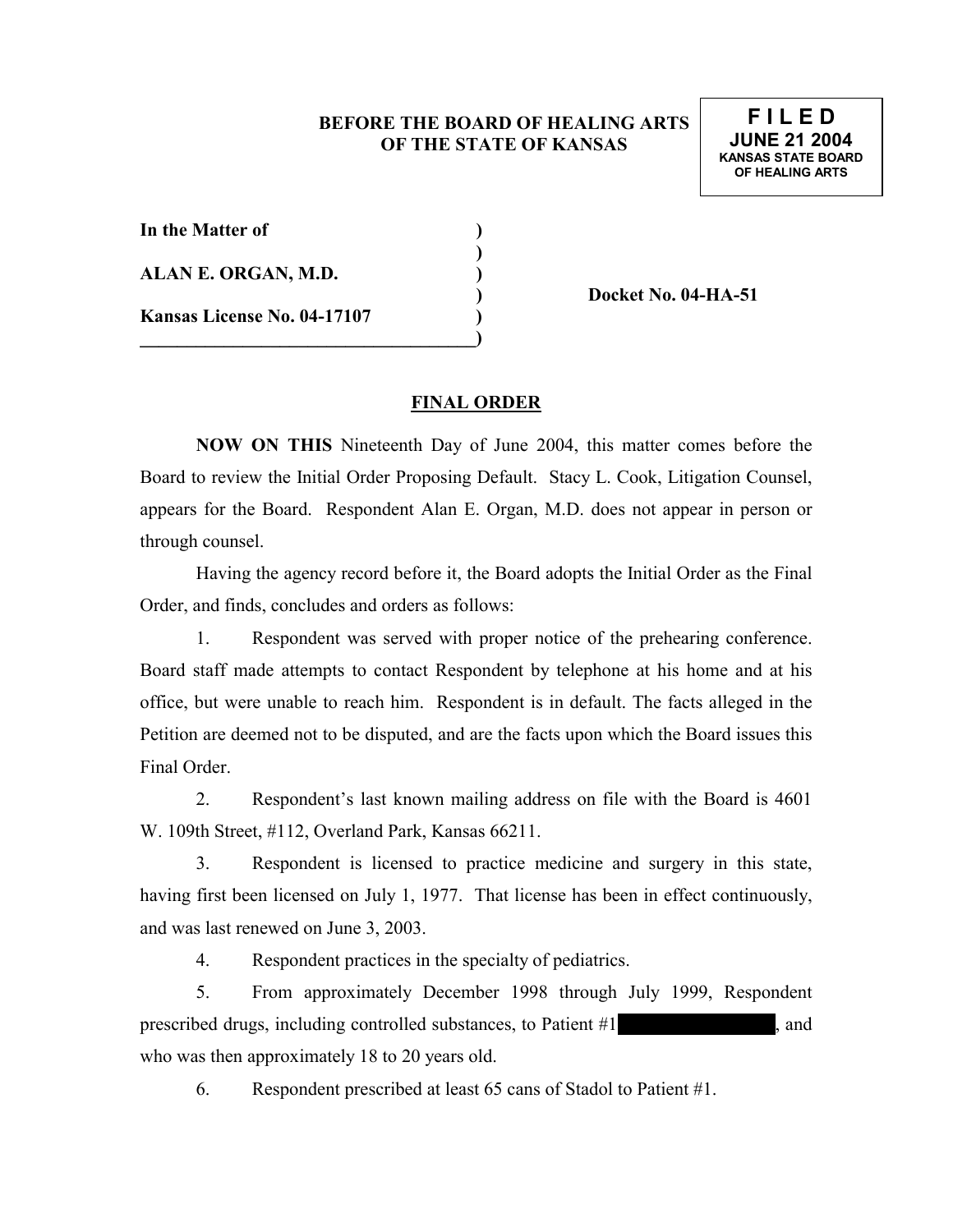7. Respondent did not perform an adequate assessment and evaluation of Patient #1.

 8. In prescribing Stadol to Patient #1, Respondent failed to adhere to the applicable standard of care to a degree constituting ordinary negligence.

 9. Respondent failed to create and maintain documentation of his prescriptions for Stadol and other controlled substances to Patient #1.

 10. In 1999, Respondent requested that his partner prescribe Stadol to Patient #1. This partner was a former resident whom Respondent trained.

 11. From July to December 1999, Respondent used another physician's DEA number to obtain Stadol for Patient #1 without that other physician's knowledge.

 12. On December 3, 1999, Respondent prepared a prescription for Stadol for Patient #1 using another physician's name and DEA number, without that physician's knowledge.

 13. From approximately January 17, 1997 through December 24, 1998, Respondent prescribed Stadol and other controlled substances to Patient  $#2$ ,

Between those times, Respondent prescribed approximately 308 cans of Stadol for Patient #2.

 14. On December 1, 1998, Respondent prescribed 14 cans of Stadol for Patient #2.

 15. Respondent did not conduct an adequate assessment and examination of Patient #2 for the prescriptions for Stadol.

 16. The manner in which Respondent prescribed Stadol for Patient #2 failed to adhere to the applicable standard of care to a degree constituting ordinary negligence.

 17. Respondent failed to create and maintain adequate documentation of his prescriptions for Stadol and other controlled substances for Patient #2.

 18. From approximately January 9, 1997 through February 12, 1998, Respondent prescribed approximately 36 cans of Stadol for himself.

 19. From January 9, 1997 through February 2000, Respondent also prescribed other controlled substances, including Demerol, for himself.

20. Respondent failed to document these prescriptions for himself.

2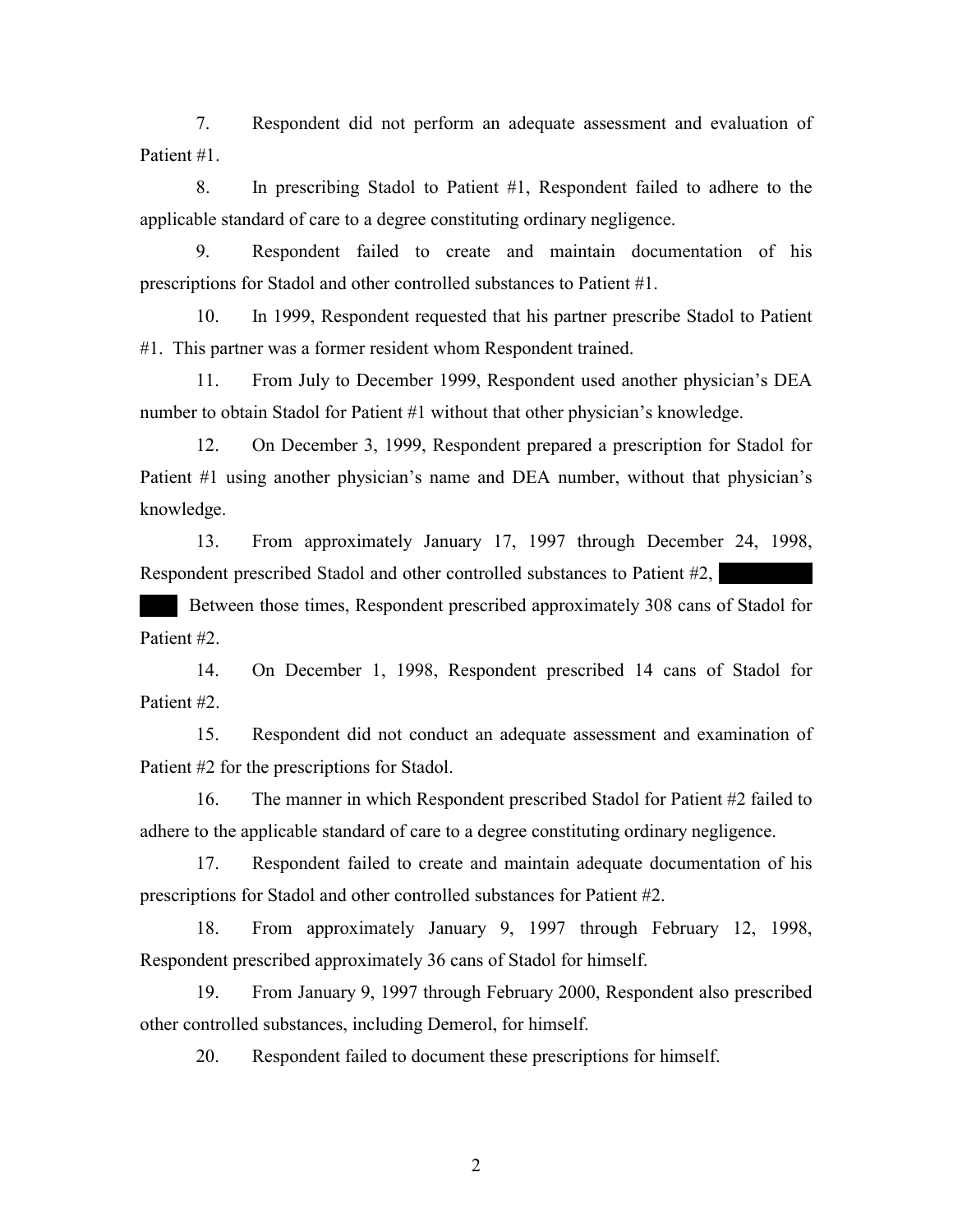21. The manner in which Respondent prescribed Stadol and other controlled substances for himself failed to adhere to the applicable standard of care to a degree constituting ordinary negligence.

 22. From at least October 1997 through May 2000, Respondent treated Patient #3, a 25 or 26 year-old female.

 23. During that time, Respondent prescribed Stadol and other controlled substances for Patient #3.

 24. Respondent prescribed Stadol for Patient #3 without an adequate assessment and examination of the patient.

 25. From approximately February 1, 1999 through May 15, 2000, Respondent prescribed approximately 128 cans of Stadol for Patient #3.

 26. The manner in which Respondent prescribed Stadol for Patient #3 failed to adhere to the applicable standard of care to a degree constituting ordinary negligence.

 27. Respondent failed to create and maintain documentation of all of the prescriptions he ordered for Patient #3.

 28. From approximately January 23, 1998 through August 21, 2000, Respondent prescribed approximately 60 cans of Stadol and other controlled substances to Patient #4.

 29. Respondent prescribed the Stadol without an adequate assessment and examination of Patient #4.

 30. The manner in which Respondent prescribed Stadol for Patient #4 failed to adhere to the applicable standard of care to a degree constituting ordinary negligence.

 31. Respondent failed to create and maintain documentation of all of the prescriptions he ordered for Patient #4.

 32. The Board finds and concludes that these prescriptions were excessive, improper, and for other than a lawful medical purpose.

 33. The Board finds and concludes that Respondent has repeatedly engaged in conduct that is below the standard of care to a degree constituting ordinary negligence.

 34. The Board finds and concludes that Respondent has repeatedly failed to adequately document the patient record.

3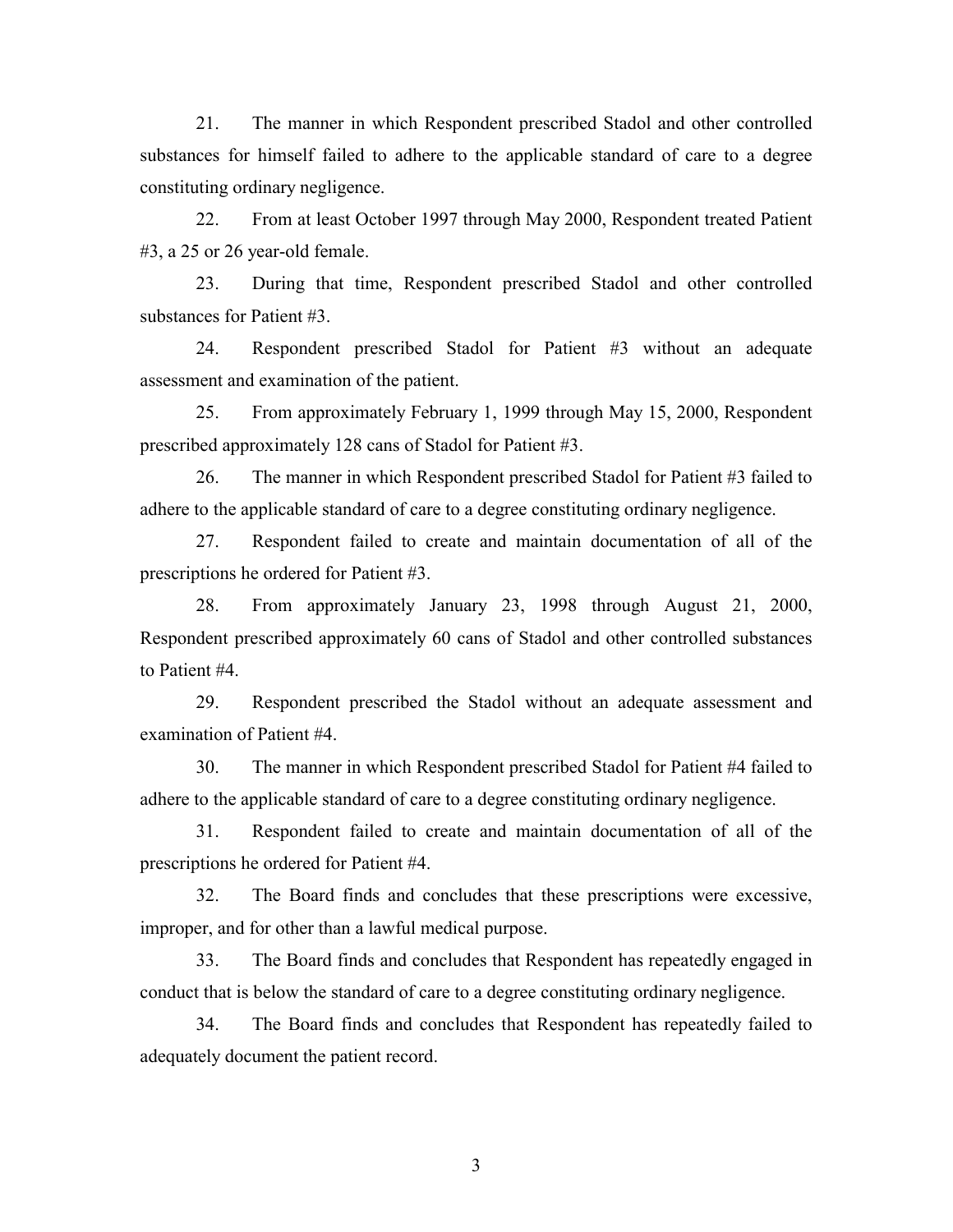35. The Board finds and concludes that Respondent has used a false, fraudulent or deceptive statement in connection with the practice of the healing arts.

**IT IS, THEREFORE, ORDERED** that the license of Alan E. Organ, M.D. is hereby revoked.

**PLEASE TAKE NOTICE** that this is a Final Order. A Final Order is effective upon service. A party to an agency proceeding may seek judicial review of a Final Order by filing a petition in the District Court as authorized by K.S.A. 77-610, et seq. Reconsideration of the Final Order is not a prerequisite to judicial review. A petition for judicial review is not timely unless filed within 30 days following service of the Final Order. A copy of any petition for judicial review must be served upon the Board's executive director at 235 S. Topeka Blvd., Topeka, KS 66603.

Dated this 21<sup>ST</sup> Day of June 2004.

Kansas State Board of Healing Arts

 $\frac{|s|}{s}$ 

Lawrence T. Buening, Jr. Executive Director